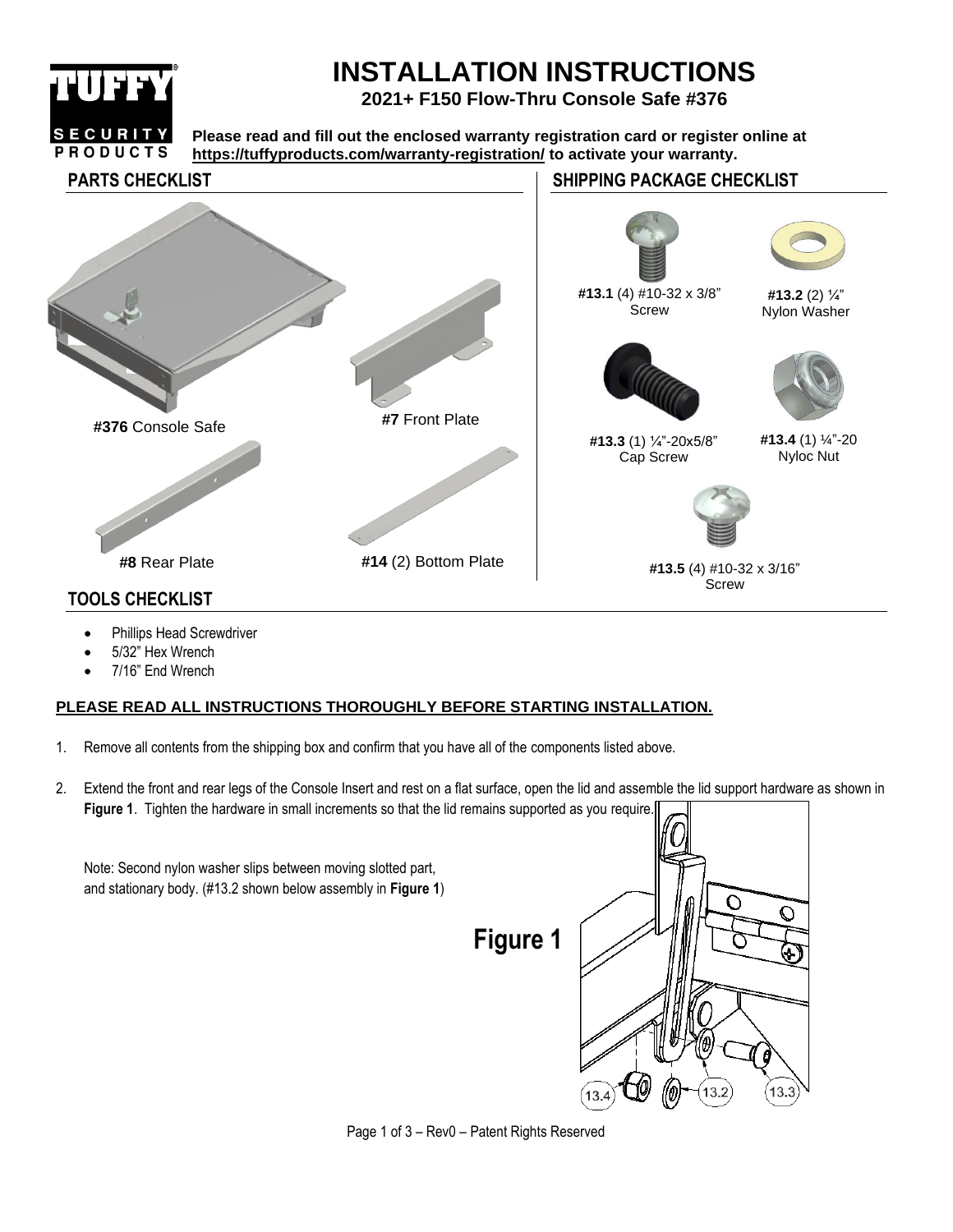- 3. Open the factory console lid and remove all contents (including the pad in the bottom of the console).
- 4. Place the Console Safe into the console on edge diagonally, with the upper surface of the Console Safe facing the driver side and the lock/finger pull to the front of the vehicle. (**Figure 2** shows the outline of the console opening and proper orientation.)



 FRONT OF VEHICLE PASSENGER SIDE The Console Safe will need to rotate while being placed so that the lid/logo faces up. The fit is quite tight and may require a second effort at a slightly different angle. The Console Safe should now be resting on the bottom of the console with the logo facing up.

- 5. Open the Console Safe Lid and install the #8 Rear Plate using (2) of the #13.1 Machine Screws. It is generally easier to align the holes in both components when the front of the Console Safe is elevated. See **Figure 3.**
- 6. Return the Console Safe to rest on the bottom of the console, pushed as far to the back as possible. Install the #7 front plate using the remaining (2) #13.1 Machine Screws. The flange that holds the press-in nuts will slip between the main collar of the Console Safe and the folded forward leg. See **Figure 4.**



Page 2 of 3 – Rev0 – Patent Rights Reserved